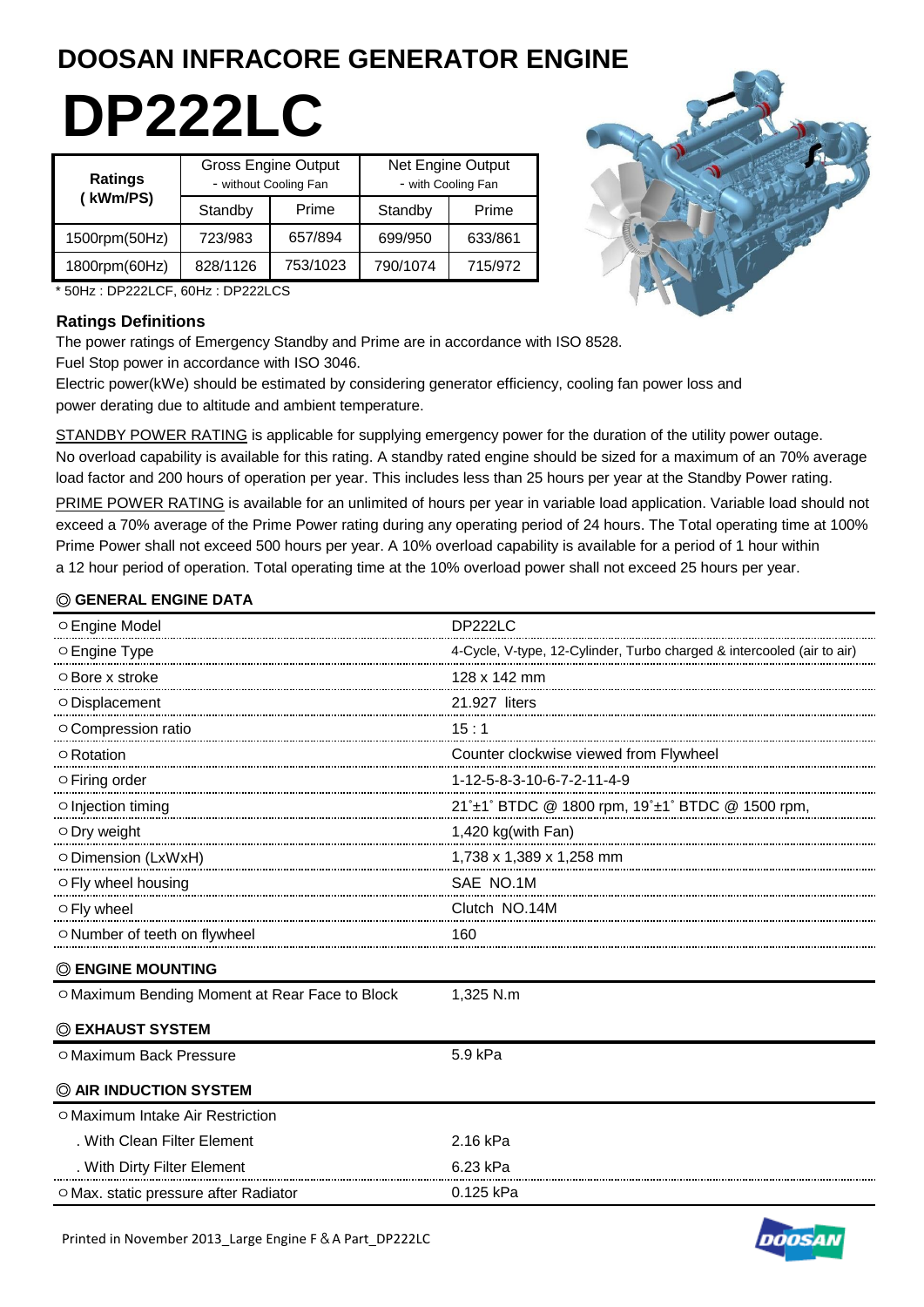#### ◎ **COOLING SYSTEM**

| Water circulation by centrifugal pump on engine. |                                                                                  |
|--------------------------------------------------|----------------------------------------------------------------------------------|
| ○ Cooling method                                 | Fresh water forced circulation                                                   |
| $\circ$ Coolant capacity                         | Engine Only: Approx. 23 lit, With Radiator (*Air On 43°C): Approx 114 lit.       |
| ○ Coolant flow rate                              | 660 liters / min @ 1800 rpm, 550 liters / min @ 1500 rpm                         |
| ○ Pressure Cap                                   | Max. 49 kPa                                                                      |
| ○ Water Temperature                              |                                                                                  |
| - Maximum for standby and Prime                  | 103 C                                                                            |
| - Before start of full load                      | 40.0 C                                                                           |
| ○ Water pump                                     | Centrifugal type driven by belt                                                  |
| $\circ$ Thermostat Type and Range                | Wax – pellet type, Opening temp. $71^{\circ}$ C, Full open temp. 85 $^{\circ}$ C |
| ⊙ Cooling fan                                    | Blower type, plastic, 915 mm diameter, 9 blades                                  |
| $\circ$ Max. external coolant system restriction | Not available                                                                    |

\* Two radiator options are provided, based on allowable maximum Air temperature On radiator inlet (Air On) : Air On 43°C / Air On 52°C

- ATB(Ambient Temperature before Boiling) of generator set varies depending on the engine room ventilation design, even if the same radiator applied.

Adequate selection of radiator options by means of the cooling test is highly recommended, and generator set makers are responsible for the selection.

# ◎ **LUBRICATION SYSTEM**

| Force-feed lubrication by gear pump, lubricating oil cooling in cooling water circuit of engine. |                                                           |  |  |
|--------------------------------------------------------------------------------------------------|-----------------------------------------------------------|--|--|
| ⊙Lub. Method                                                                                     | Fully forced pressure feed type                           |  |  |
| $\circ$ Oil pump                                                                                 | Gear type driven by crank-shaft gear                      |  |  |
| $\circ$ Oil filter                                                                               | Full flow, cartridge type                                 |  |  |
| $\circ$ Oil capacity                                                                             | Max. 40 liters, Min. 27 liters                            |  |  |
| $\circ$ Lub oil pressure                                                                         | Idle Speed: Min 100 kPa                                   |  |  |
|                                                                                                  | Governed Speed: Min 250 kPa                               |  |  |
| ○ Maximum oil temperature                                                                        | 120 C                                                     |  |  |
| $\circ$ Angularity limit                                                                         | Front down 10 deg, Front up 10 deg, Side to side 22.5 deg |  |  |
| O Lubrication oil                                                                                | Refer to Operation Manual                                 |  |  |

#### ◎ **FUEL SYSTEM**

| Bosch type in-line pump with integrated, electromagnetic actuator. |                                                   |
|--------------------------------------------------------------------|---------------------------------------------------|
| o Injection pump                                                   | Bosch in-line "P" type                            |
| ○ Governor                                                         | Electric type                                     |
| $\circ$ Speed drop                                                 | G3 Class (ISO 8528)                               |
| ○ Feed pump                                                        | Mechanical type in injpump.                       |
| o Injection nozzle                                                 | Multi hole type                                   |
| Opening pressure                                                   | 28 MPa                                            |
| ○ Fuel filter                                                      | Full flow, cartridge type with water drain valve. |
| O Maximum fuel inlet restriction                                   | 30 kPa                                            |
| O Maximum fuel return restriction                                  | 60 kPa                                            |
| ○ Fuel feed pump Capacity                                          | 630 liters / hr                                   |
| O Used fuel                                                        | Diesel fuel oil                                   |
| © ELECTRICAL SYSTEM                                                |                                                   |
| O Battery Charging Alternator                                      | 27.5V x 45A alternator                            |
| ○ Voltage regulator                                                | Built-in type IC regulator                        |
| ○ Starting motor                                                   | 24V x 7.0 kW                                      |
| ○ Battery Voltage                                                  | 24 <sub>V</sub>                                   |
| O Battery Capacity                                                 | 2 x 200 Ah (recommended)                          |
| ○ Starting aid (Option)                                            | <b>Block heater</b>                               |

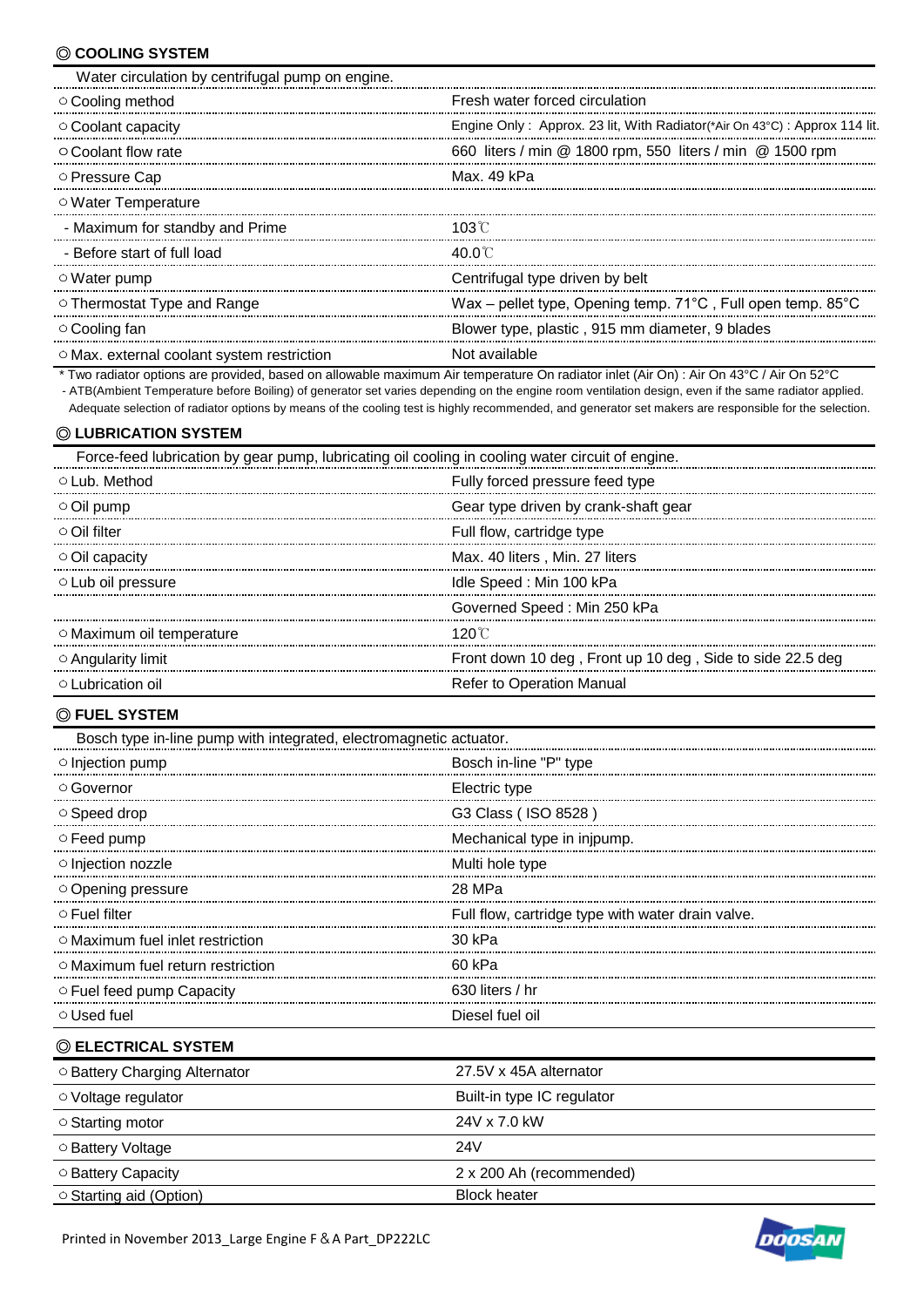### ◎ **VALVE SYSTEM**

| I ype                        | Overhead valve type              |              |  |
|------------------------------|----------------------------------|--------------|--|
| $\circ$ Number of valve      | Intake 1, exhaust 1 per cylinder |              |  |
| $\circ$ Valve lashes at cold | Intake 0.25 mm, Exhaust 0.35 mm  |              |  |
| ○ Valve timing               |                                  |              |  |
|                              | )pening                          | :Inse        |  |
| -. Intake valve              | 24 deg. BTDC                     | 36 deg. ABDC |  |
| -. Exhaust valve             | 63 deg. BBDC                     | 27 deg. ATDC |  |

| © PERFORMANCE DATA                                          | <b>Prime Power</b> |        |        | <b>Standby Power</b> |        |
|-------------------------------------------------------------|--------------------|--------|--------|----------------------|--------|
| ○ Governed Engine speed                                     | rpm                | 1500   | 1800   | 1500                 | 1800   |
| ○ Engine Idle Speed                                         | rpm                | 800    | 800    | 800                  | 800    |
| Over speed limit                                            | rpm                | 1650   | 1980   | 1650                 | 1980   |
| O Gross Engine Power Output                                 | kW                 | 657    | 753    | 723                  | 828    |
|                                                             | PS                 | 894    | 1023   | 983                  | 1126   |
| O Break Mean effective pressure                             | MPa                | 2.39   | 2.29   | 2.63                 | 2.52   |
| O Mean Piston Speed                                         | m/s                | 7.1    | 8.5    | 7.1                  | 8.5    |
| ○ Friction Power                                            | kW                 | 48     | 66     | 48                   | 66     |
|                                                             | PS                 | 65.3   | 89.7   | 65.3                 | 89.7   |
| ○ Specific fuel consumption                                 |                    |        |        |                      |        |
| 25% load                                                    | liters/hr          | 42.1   | 49.1   | 45.6                 | 53.3   |
| 50% load                                                    | liters/hr          | 79.3   | 91.3   | 86.4                 | 99.3   |
| 75% load                                                    | liters/hr          | 119.1  | 134.4  | 129.1                | 147.2  |
| 100% load                                                   | liters/hr          | 161.0  | 183.2  | 172.8                | 203.8  |
| O Maximum Lube oil consumption                              | g/h                | 626    | 716    | 688                  | 788    |
| ○ Fan Power                                                 | kW                 | 24     | 38     | 24                   | 38     |
| O Sound Pressure at 1m from the each side of Cylinder Block |                    |        |        |                      |        |
| (without Fan)                                               | dB(A)              | 100.14 | 102.11 | 100.14               | 102.11 |

The all data and the specific fuel consumption are based on ISO 3046/1, Standard reference conditions are in accordance

with 298 K(25˚ Celsius) air temperature, 100kPa(1000mbar) air pressure, 60% relative humidity, 110m(361ft) altitude.

## ◎ **Engine Data with Dry Type Exhaust Manifold**

| $\circ$ Intake Air Flow                | m3/min     | 41 R | 54 4 |     | 58 R |
|----------------------------------------|------------|------|------|-----|------|
| $\circ$ Exhaust gas temp. after turbo. |            | 478  | 472  | 502 |      |
| ○ Exhaust Gas Flow                     | m3/min     | 100  | 120  | 108 | 30   |
| ○ Heat Rejection to Exhaust            | kW         | 596  | 678  | 639 | 754  |
| ○ Heat Rejection to Coolant            | kW         | 285  | 324  | 306 | 361  |
| O Heat Rejetion to Intercooler         | k۱۸        | 145  | 165  | 56. |      |
| ○ Radiated Heat to Ambient             | kW         | ഹ    | 69   | 65  |      |
| ○ Cooling water circulation            | liters/min | 590  | 660  | 590 | 660  |
| $\circ$ Cooling fan air flow           | m3/min     |      | 1050 |     |      |